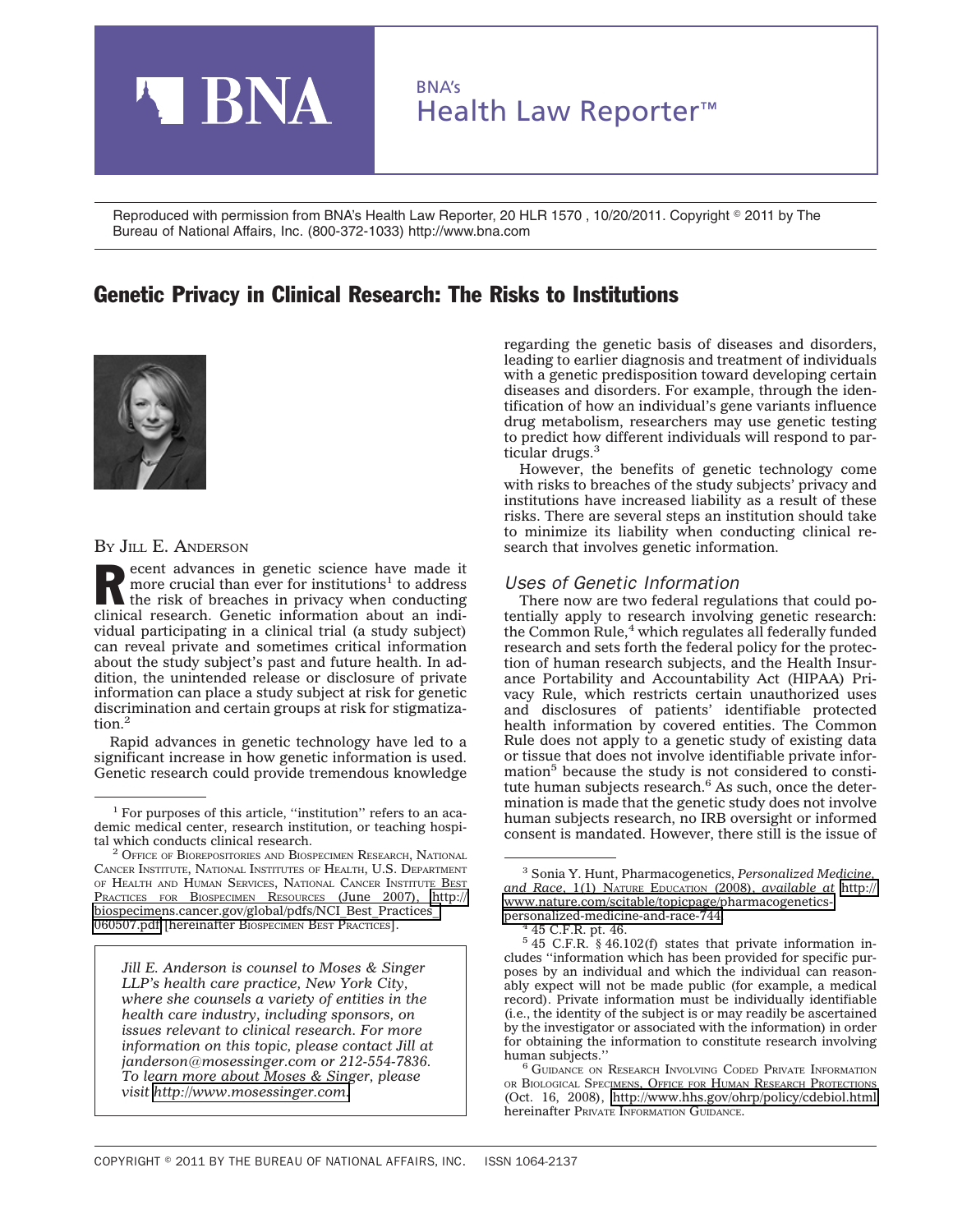whether the biospecimens or information truly are not individually identifiable. For example, it is debatable whether the study subject is actually "de-identified" if his or her entire genome is sequenced. An entire genome is unique to the individual and therefore just as much an identifier as a birth date, Social Security number, or fingerprint. There are potential negative implications, including genetic discrimination and stigmatization, to the study subject if third parties have access to this genome and its associated clinical data. While the Genetic Information Nondiscrimination Act of 2008  $(GINA)^7$  removes some of the threat of genetic discrimination, the law is unclear and does not provide clear protection for a study subject about whom genetic information is derived.

GINA protects Americans from discrimination based on information derived from genetic tests. It forbids insurance companies or health plans from discriminating through reduced coverage or pricing and prohibits employers from making adverse employment decisions based on a person's genetic predisposition to a disease. GINA amends certain laws, most notably HIPAA and the Privacy Rule promulgated under HIPAA.

Under HIPAA, the use and disclosure of certain ''protected health information,'' generally referred to as PHI, requires a valid consent from the research study subject. Generally, PHI means individually identifiable health information. Under GINA, the definition of "health information"<sup>8</sup> was modified to include genetic information. However, genetic information, while health information, only is covered by the Privacy Rule to the extent that it meets the definition of PHI. That is, the genetic information must be individually identifiable, maintained by a HIPAA covered entity (or business associate of a covered entity), and not otherwise fall within one of the exceptions to the definition.

''Genetic information'' under GINA means information about ''genetic tests'' of the study subject or his/her "family member" (as defined by the act) and the manifestation of a disease or disorder in family members of such study subject. If the ''genetic information'' is PHI and protected by HIPAA, a valid consent must be obtained from the study subject for the use and disclosure of that ''genetic information.''

The term ''genetic test'' means an analysis of human DNA, RNA, chromosomes, proteins, or metabolites, which detect genotypes, mutations, or chromosomal changes. An important exception to the definition of "genetic test" under GINA is that "an analysis of proteins or metabolites that is directly related to a manifested disease, disorder, or pathological condition that could reasonably be detected by a health care professional with appropriate training and expertise in the field of medicine involved'' is not a genetic test.9

Therefore, when a researcher runs any ''genetic test'' and the information from that ''genetic test'' can individually identify the study subject, such information would be considered PHI and would be protected under HIPAA and any use or disclosure by a covered entity would require a HIPAA authorization from the identifiable study subject. The Office of Civil Rights (OCR) has provided examples of what tests constitute a ''genetic test" under the regulations.<sup>10</sup> A test to determine whether an individual has a gene variant associated with breast cancer (such as the BRCA1 or BRCA2 variant) is a genetic test. Similarly, a test to determine whether an individual has a genetic variant associated with hereditary nonpolyposis colorectal cancer is a genetic test. However, medical tests that analyze genetic material that is not of human origin, such as tests that detect the presence of viruses or bacteria in an individual, or tests that do not detect genotypes, mutations, or chromosomal changes, are not genetic tests. For example, ''an HIV test, complete blood count, cholesterol test, liver function test, or test for the presence of alcohol or drugs is not a genetic test."<sup>11</sup>

GINA has numerous ambiguities that HHS will need to address in subsequent guidance. For example, if the "genetic information" of a study subject could identify the child of a study subject, it is not clear if an authorization would be required of the child as well. Most importantly, there is no clear indication as to when ''genetic information'' would be deemed to be identifiable.

Current statistical techniques for analyzing genomic information have led to the possibility of determining an individual's identity even from aggregated or pooled genetic data. For example, an individual's genomic DNA can be detected in data containing a complex mixture of DNA from numerous individuals.<sup>12</sup> If such pooled data is published, there is the possibility that a study subject's identity may be determined through an analysis of the published data. $13$  As such, institutions need to clearly understand how researchers will anonymize data if the researcher intends to aggregate the data and represents the data will therefore be deidentified.

The Privacy Rule designates two ways through which a covered entity can determine that health information is de-identified. The first is the ''safe harbor'' approach, which permits a covered entity to consider data to be de-identified if it removes 18 types of identifiers, as listed in the Privacy Rule, and has no actual knowledge that the remaining information could be used to identify an individual, either alone or in combination with other information.14 The second way is the statistical ap-

 $14$  The following identifiers of the individual or of relatives, employers, or household members of the individual must be

<sup>7</sup> Genetic Information Nondiscrimination Act of 2008, Pub. L. No. 110-233, 122 Stat. 881 (codified at 42 U.S.C. § 2000ff et

seq.).<br><sup>8</sup> *See* 45 C.F.R. § 160.103.<br><sup>9</sup> Section 160.103 states that the definition of "manifestation or manifested'' shall mean, with respect to a disease, disorder, or pathological condition, that an individual has been or could reasonably be diagnosed with the disease, disorder, or pathological condition by a health care professional with appropriate training and expertise in the field of medicine involved, and to further provide that a disease, disorder, or pathological condition is not manifested if the diagnosis is based principally on genetic information. *Id.*

<sup>10</sup> 75 Fed. Reg. 51698, 51701 (Oct. 7, 2009), *available at* [http://www.hhs.gov/ocr/privacy/hipaa/understanding/special/](http://www.hhs.gov/ocr/privacy/hipaa/understanding/special/genetic/ginanprm.pdf)

 $^{11}$  26 CFR § 54.9802-3T(a)(5)(i); 29 CFR § 2590.702-1(a)(5)(i); 45 CFR § 146.122(a)(5)(i). 12 12 12 12 12 Nils Homer et al., Resolving Individuals Contributing

Trace Amounts of DNA to Highly Complex Mixtures Using High-Density SNP Genotyping Microarrays, 4(8) PLoS GENET  $E10000167$  (Aug. 29, 2008), [http://www.plosgenetics.org/](http://www.plosgenetics.org/article/info:doi/10.1371/journal.pgen.1000167)<br>article/info:doi/10.1371/journal.pgen.1000167.

<sup>&</sup>lt;sup>13</sup> Modifications to Genome-Wide Association Studies (GWAS) Data Access, National Institutes of Health (Aug. 28, 2008), [http://grants.nih.gov/grants/gwas/data\\_sharing\\_policy\\_](http://grants.nih.gov/grants/gwas/data_sharing_policy_modifications_20080828.pdf)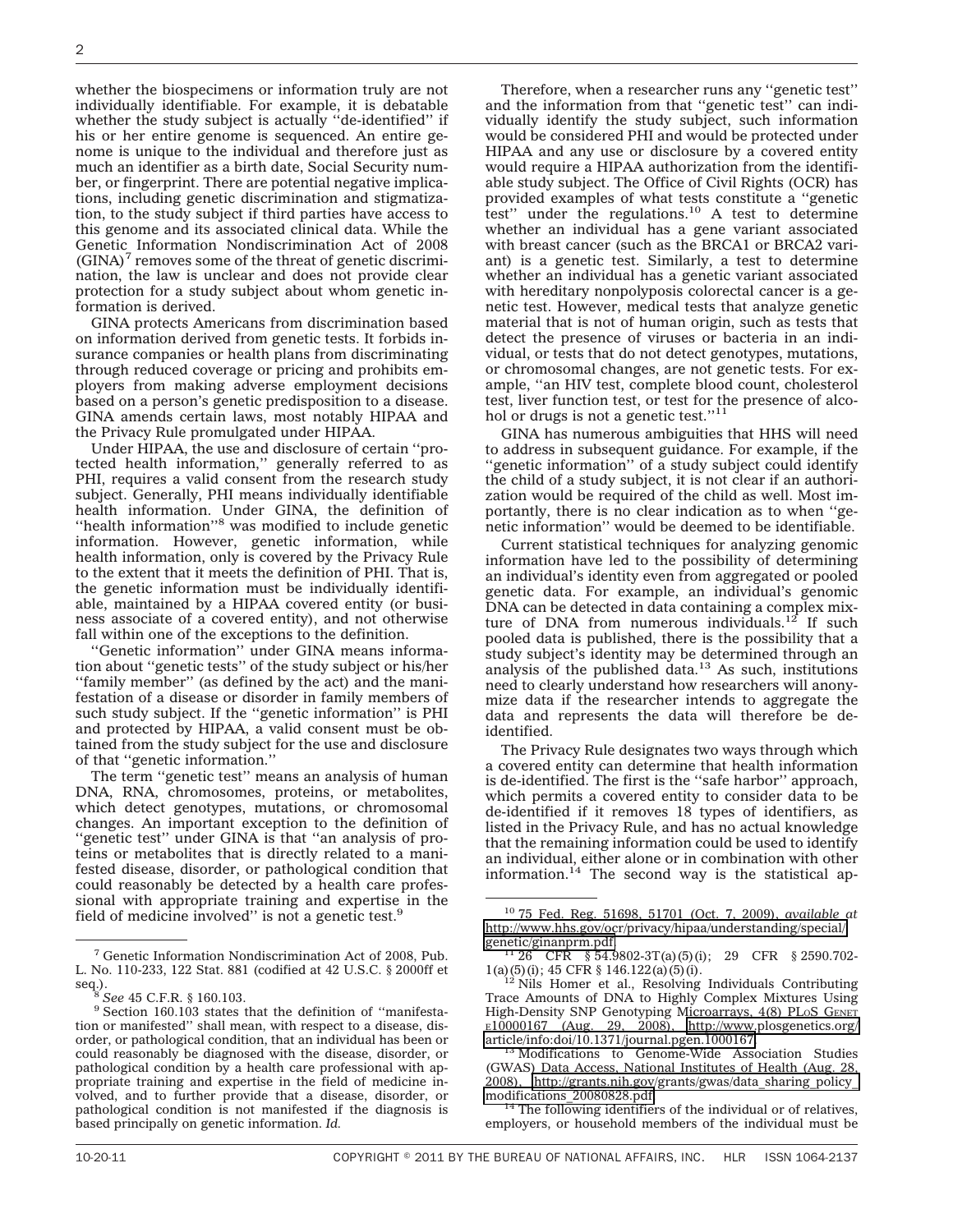proach, which permits covered entities to disclose health information in any form provided that a qualified statistical or scientific expert concludes, through the use of accepted analytic techniques, that the risk the information could be used alone, or in combination with other reasonably available information, to identify the study subject is very small.<sup>15</sup>

If it is not clear that all 18 elements that could be used to identify a study subject have been removed in accordance with the Privacy Rule's de-identification standard,16 institutions may need to hire a statistician to certify that there is only a very small risk that the information could be used by the recipient to identify the individual who is the subject of the information, alone or in combination with other reasonably available information.

If a study includes genetic sequencing or analysis, the informed consent form (ICF) should include information about the potential risks to the study subject posed by such research. While the frequency of harm is not known, possible consequences could include paternity determinations or potential employment or insurance discrimination if the research reveals the study subject to be at increased risk for certain diseases. In the case of genetic analyses, such risks also could pertain to the study subject's family members.

Individuals responsible for drafting the ICF and clinical trial agreement should review clinical research protocols to determine if genetic information will be collected from study subjects, whether the genetic information will enable the study subject to be individually identified, and for what purposes such information will be used. In addition, institutions should ensure the applicable informed consent form adequately describes the permitted uses and disclosures of the genetic information.

The informed consent regulations require that the ICF have a statement describing the extent to which data that identifies the study subject will be kept confi-

dential.17 For genetic studies, the National Institutes of Health (NIH) recommends language on the National Human Genome Research Institute (NHGRI) website.

Genetic research can have many goals, including DNA sequencing, genotyping or studying genetic variations across populations. Based on the type of genetic research being conducted, institutions will need to modify their consent language to address concerns specific to such research. As part of the NHGRI, the NIH has published many different informed consent models for use in genetic research. Institutions may wish to use one of these models to develop their own template. The model consents can be located by accessing the NHGRI website at [http://www.genome.gov.](http://www.genome.gov)

#### *Data That Are Linked With Biospecimens*

While the Privacy Rule<sup>18</sup> does not specifically state that it applies to biospecimens directly, a study subject's tissue samples could contain information which researchers may be able to use to re-identify the study subject. Federal regulations require informed consent, a valid HIPAA authorization and IRB review for research involving human subjects.<sup>19</sup> Excepted from these requirements is research involving ''the collection or study of existing data, documents, records, pathological specimens, or diagnostic specimens, if these sources are publicly available or if the information is recorded by the investigator in such a manner that subjects cannot be identified, directly or through identifiers linked to the subjects."<sup>20</sup> In addition, PHI under the Privacy Rule does not include de-identified information<sup>21</sup> or biospecimens with no accompanying information, such as an accession number or code number that may be linked to an identifier. Therefore, if a researcher receives only de-identified biospecimens or study subject information, no consent or HIPAA authorization is required for research conducted on these samples or study subject information, although some states still require IRB review. The collection of longitudinal data with the associated biospecimens may cause the data to be more ready identifiable. Longitudinal data $^{22}$  may include age, ethnic background, diagnosis, disease history, medical treatments, and response to treatments. These data may, in combination, allow the reidentification of the study subject. $23$ 

Biorepositories collect, store, process, and distribute biospecimens and associated study subject data to allow researchers to study, for example, the connection between molecular information and study subjects' clinical responses. Federal law governing this area is

<sup>20</sup> 45 C.F.R. § 46.101(b)(4).<br><sup>21</sup> 45 C.F.R. §§ 164.502(d)(2), 164.514(a) and (b).<br><sup>22</sup> "Longitudinal data" comprise outcome measures or responses from the same subjects across multiple time points along with study subject characteristic measures. The data may be used to answer questions regarding the change or progression of the disease over time and/or potential risk factors for the disease. The existing data could be used to identify subgroups with different background characteristics or traits. Li, H.-I., *Longitudinal Data,* WILEY ENCYCLOPEDIA OF CLINICAL TRIALS

<sup>23</sup> BIOSPECIMEN BEST PRACTICES.

removed to achieve the ''safe harbor'' method of deidentification: (A) names; (B) all geographic subdivisions smaller than a state, including street address, city, county, precinct, ZIP code, and their equivalent geocodes, except for the initial three digits of a ZIP code if, according to the current publicly available data from the Bureau of Census (1) the geographic units formed by combining all ZIP codes with the same three initial digits contains more than 20,000 people; and (2) the initial three digits of a ZIP code for all such geographic units containing 20,000 or fewer people is changed to 000; (C) all elements of dates (except year) for dates directly related to the individual, including birth date, admission date, discharge date, date of death; and all ages over 89 and all elements of dates (including year) indicative of such age, except that such ages and elements may be aggregated into a single category of age 90 or older; (D) telephone numbers; (E) fax numbers; (F) electronic mail addresses; (G) Social Security numbers; (H) medical record numbers; (I) health plan beneficiary numbers; (J) account numbers; (K) certificate/license numbers; (L) vehicle identifiers and serial numbers, including license plate numbers; (M) device identifiers and serial numbers; (N) web universal resource locators (URLs); (O) internet protocol (IP) address numbers; (P) biometric identifiers, including finger and voice prints; and (Q) full face photographic images and any comparable images; and any other unique identifying number, characteristic, or code, except as permitted for reidentification purposes provided certain conditions are met.<br><sup>15</sup> 45 C.F.R. § 164.514(b).<br><sup>16</sup> See § 164.514 under the Privacy Rule.

<sup>&</sup>lt;sup>17</sup> 45 C.F.R. § 46.116(a)(5).<br><sup>18</sup> 45 C.F.R. pt. 160; 45 C.F.R. § 164.102 et seq.; 45 C.F.R. § 164.500 et seq.

<sup>&</sup>lt;sup>19</sup> 45 CFR pt. 46; 21 C.F.R. pts. 50, 56; 45 C.F.R. pt. 160; 45 C.F.R. § 164.102 et seq.; 45 C.F.R. § 164.500 et seq.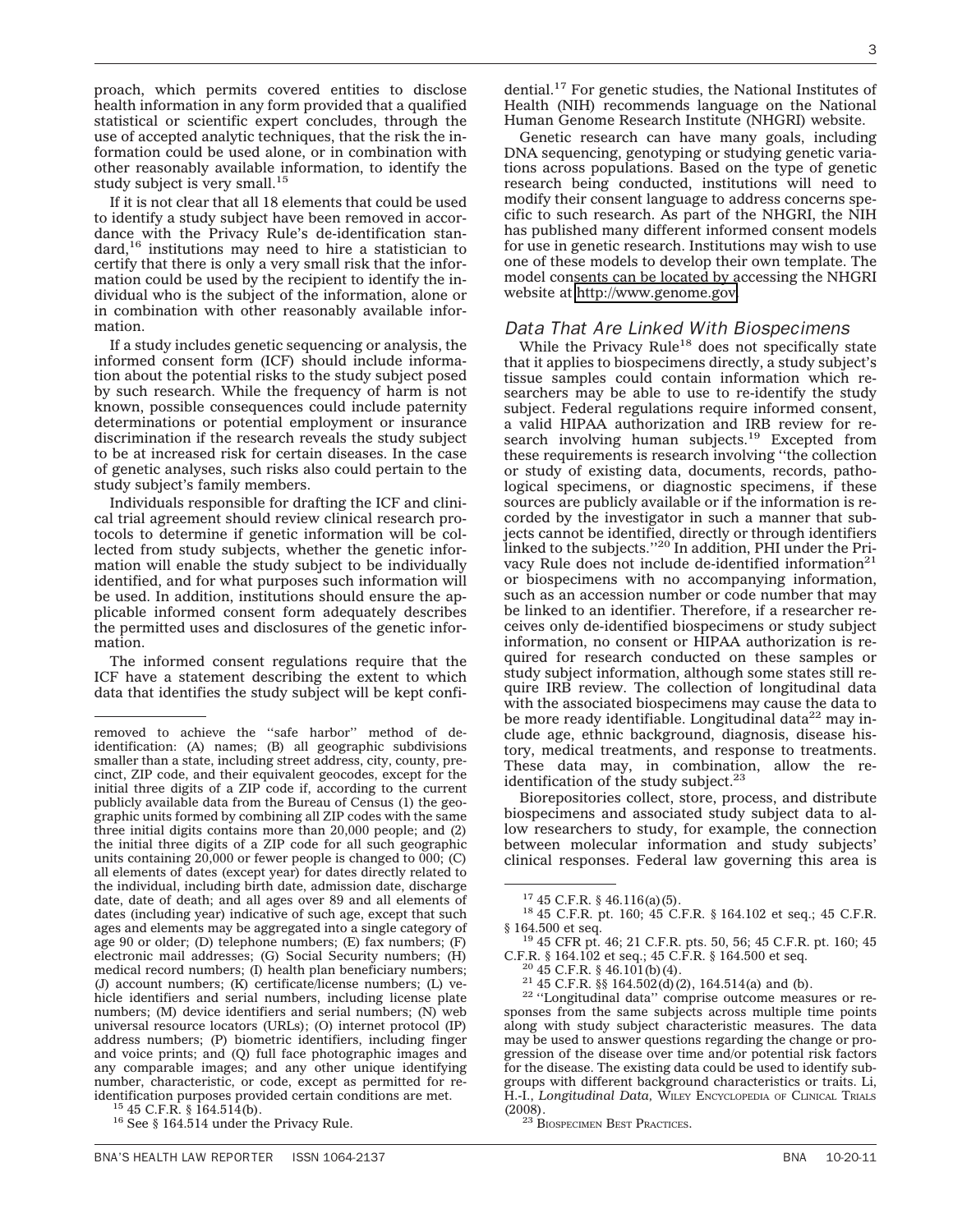ambiguous and often confusing to researchers because it raises several issues related to ownership of specimens, informed consent, genetic privacy, and retention of DNA specimens and associated information.

The Office of Human Research Protections (OHRP) has issued guidance on regulatory requirements that must be satisfied by biorepositories.<sup>24</sup>

As part of the guidance, OHRP recommends that, included among the basic elements of informed consent, there should be a clear description of (i) the operation of the biorepository; (ii) the specific types of research to be conducted; (iii) conditions under which data and specimens will be released to recipient-investigators; and (iv) procedures for protecting the privacy of study subjects and maintaining the confidentiality of data. Informed consent information describing the nature and purposes of the research should be as specific as possible. In addition, when future genetic research is anticipated, informed consent information should include information about the consequences of DNA profiling (e.g., regarding possible paternity determinations).

Under the definition of human subject, obtaining<sup>25</sup> identifiable private information or identifiable specimens for research purposes constitutes human subjects research.26 The OHRP has stated that, under certain limited conditions, research involving only coded private information or specimens is not human subjects research. $27$  In addition, the Privacy Rule<sup>28</sup> permits covered entities under the rule to determine that health information is de-identified even if the health information has been assigned, and retains, a code or other means of record identification, provided that:

(i) the code is not derived from or related to the information about the individual;

(ii) the code could not be translated to identify the individual; and

(iii) the covered entity under the Privacy Rule does not use or disclose the code for other purposes or disclose the mechanism for re-identification.<sup>29</sup>

Regarding condition (i) above, in contrast to the Privacy Rule, information that is linked with a code derived from identifying information or related to information about the study subject is not considered to be individually identifiable under the Common Rule, if the

(2) using, studying, or analyzing for research purposes identifiable private information or identifiable specimens that already were in the possession of the investigator.

 $\frac{26}{45}$  45 C.F.R. § 46.102(f). 27 Office for Human Research Protections, U.S. Department of Health and Human Services (HHS), ''Guidance on research involving coded private information or biological specimens''

(HHS, Washington, D.C., Oct. 16, 2008). <sup>28</sup> *See* 45 C.F.R. pt. 160; 45 C.F.R. § 164.102 et seq.; 45

<sup>29</sup> See INSTITUTIONAL REVIEW BOARDS AND THE HIPAA PRIVACY RULE GUIDANCE, U.S. DEPARTMENT OF HEALTH AND HUMAN SERVICES 6 (August 2003), [http://privacyruleandresearch.nih.gov/pdf/IRB\\_](http://privacyruleandresearch.nih.gov/pdf/IRB_Factsheet.pdf) [Factsheet.pdf.](http://privacyruleandresearch.nih.gov/pdf/IRB_Factsheet.pdf)

researcher cannot readily ascertain the identity of the individual(s) to whom the coded private information or biospecimen pertains. Therefore, some coded information, in which the code has been derived from identifying information linked to or related to the individual, would be individually identifiable under the Privacy Rule, but might not be individually identifiable under the Common Rule.

Institutions which conduct research on biospecimens need to develop clear policies and procedures governing the privacy and security of biospecimens and associated clinical data. If the biospecimens or associated data are coded, the institution storing such biospecimens or data should have a policy governing the maintenance and use of the code. Data associated with biospecimens should be coded and only the researcher should have access to a secure link to the code that identifies the study subject. If an institution or researcher wishes to transfer the biospecimens to third parties, it should execute an agreement with the third party and include language requiring the third party to only use such biospecimens for specific purposes, as permitted by the informed consent and authorization taken from the study subject.

Although all research uses of biospecimens may not be known at the time the biospecimen is collected, the informed consent should describe the nature and purposes of the research as specifically as possible. $30^{\circ}$  Researchers, including those at biotechnology or pharmaceutical companies, who use the biorepository should sign a data use agreement agreeing to not to attempt to re-identify patients. In addition, the consent form should contain an ''opt-out'' provision allowing patients to opt-out of having their biospecimens and/or data placed in the biorepository.

Specific actions that an institution or recipient researcher, as appropriate, could take if a study subject discontinues participation are: (i) cease using the study subject's individually identifiable specimens and private information in the study; (ii) remove the study subject's individually identifiable information from the biospecimens and eliminate private information (if doing so would render the specimen not individually identifiable to the investigators); or (iii) destroy the study subject's individually identifiable specimen and private information.<sup>3</sup>

Institutions may take additional steps to ensure that the information is properly de-identified. For example, institutions could develop algorithms for procedures for de-identification. To avoid potential liability for third party use of biorepository samples which were taken from study subjects as part of a research study, institutions should specify in the clinical research agreement that the sponsor only will use the data in accordance with the informed consent form and authorization, or as required by law. In addition, the clinical research agreement should require the sponsor to be responsible for the sponsor's disclosure of the study subject's information to any third party. Finally, institutions should ensure the informed consent and authorization clearly disclose how the study subject's genetic information may be used and by whom.

Institutions can mitigate the risks of a privacy breach by knowing potential uses of genetic information, ad-

<sup>24</sup> See OHRP guidance entitled, ''Issues to Consider in the Research Use of Stored Data or Tissues'' [http://www.hhs.gov/](http://www.hhs.gov/ohrp/policy/reposit.html) [ohrp/policy/reposit.html](http://www.hhs.gov/ohrp/policy/reposit.html) and ''Research Involving Coded Private Information or Biological Specimens'' [http://](http://www.hhs.gov/ohrp/policy/cdebiol.html)

<sup>&</sup>lt;sup>25</sup> "Obtaining" identifiable private information or identifiable specimens includes, but is not limited to:

<sup>(1)</sup> using, studying, or analyzing for research purposes identifiable private information or identifiable specimens that have been provided to investigators from any source; and

<sup>30</sup> *Id*. <sup>31</sup> *Id*.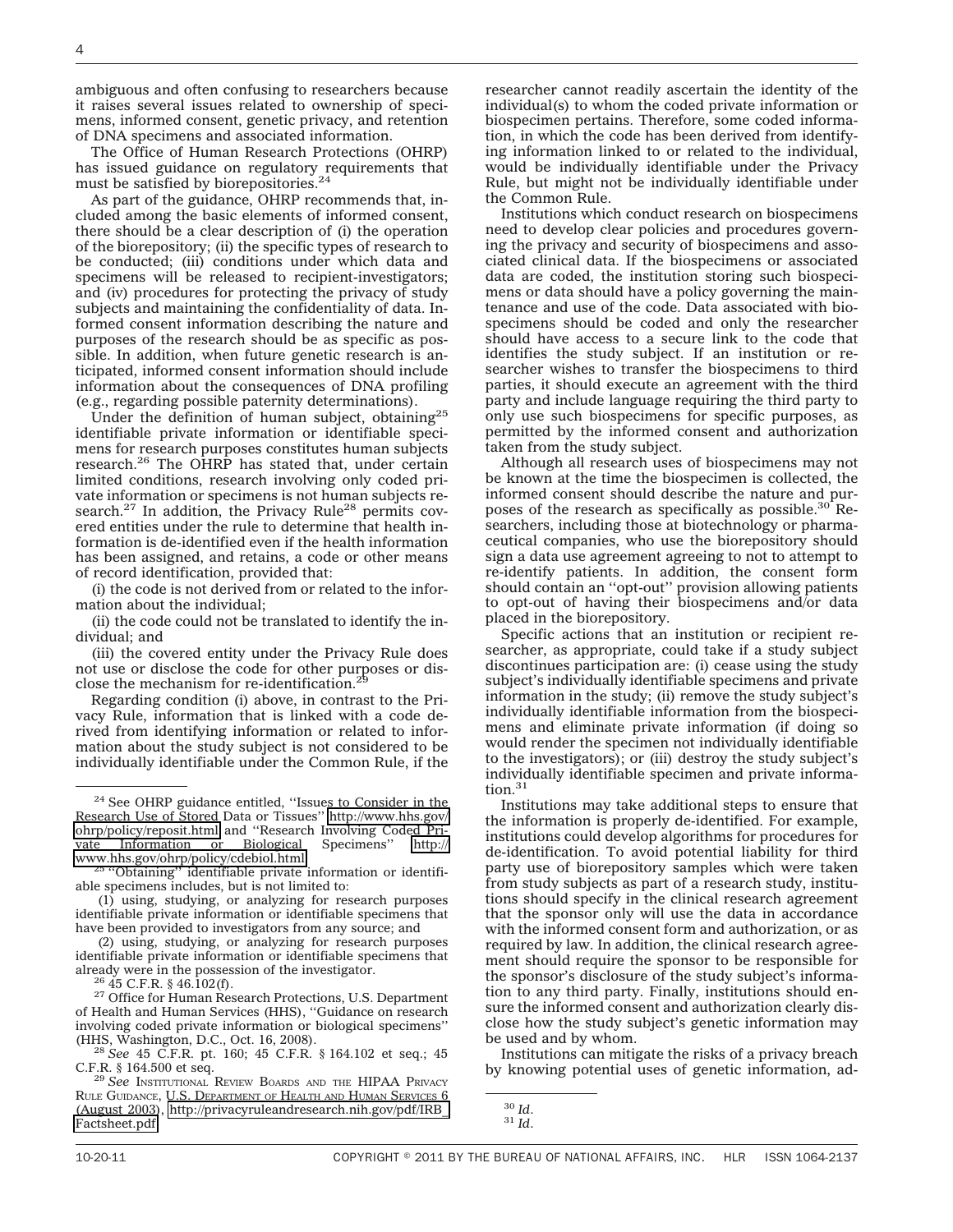dressing how those uses could identify a study subject and ensuring the risks of identification are appropriately disclosed in the informed consent form.